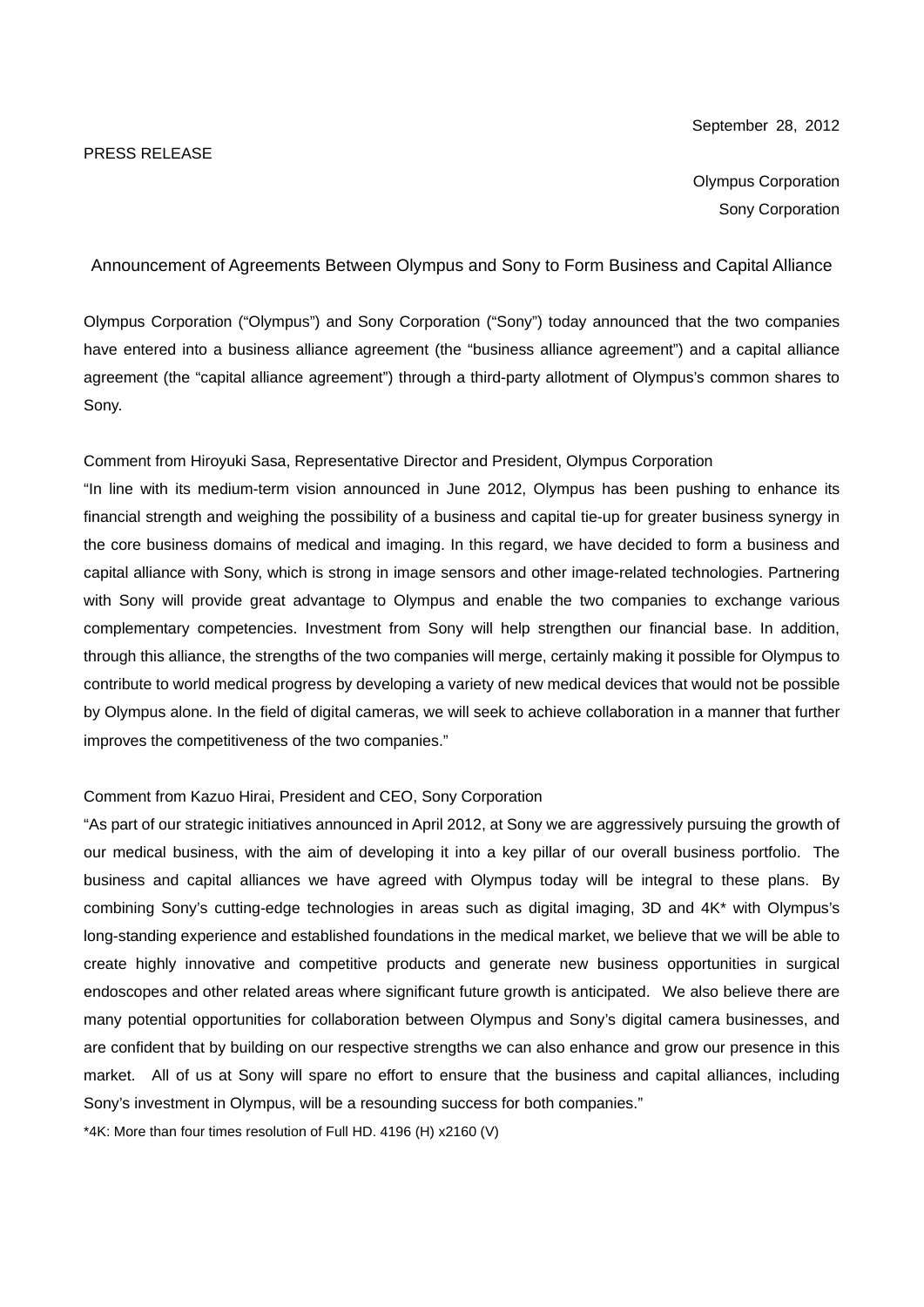Details of the business alliance agreement and the capital alliance agreement (collectively the "business and capital alliance agreements") are stated below.

1. Reasons for the Business and Capital Alliances

The business and capital alliances are expected to allow the two companies to combine Olympus's lens and optical technologies, as well as the strength of its brand and R&D, with Sony's broad range of technologies including digital imaging technologies and apply them in the rapidly growing medical market. Sony and Olympus anticipate extensive opportunities to create new products and businesses and contribute to the medical industry. In addition, Olympus and Sony plan to explore opportunities for collaboration between their respective camera businesses including transactions involving core components primarily for compact digital cameras, with the aim of enhancing the corporate value of each company.

## 2. Purpose of Business and Capital Alliances

The purpose of the business and capital alliances is as follows.

(1) Medical Business

The companies aim to strengthen and enhance their presence in the market for medical products such as surgical endoscopes and video microscopes through the development of new medical products and businesses. The companies aim to do this by aligning Olympus's manufacturing and R&D expertise, brand recognition, global sales and marketing expertise in the area of medical products, and its lens and optical technologies, with Sony's strengths in digital imaging technologies such as image sensors and image technologies including 3D and 4K. In addition, by combining the know-how and products Olympus has developed in its medical business with Sony's strengths in audio visual solutions, the two companies aim to establish a comprehensive systems integration business that offers high value-added solutions for operating rooms and other medical arenas. In order to implement the business alliance in the medical arena as outlined above, Olympus and Sony have agreed to establish a medical business venture. (Please see "Details of Business Alliance" as described below, for more information.)

#### (2) Camera Business

The two companies also aim to enhance their competitiveness, primarily in the area of compact digital cameras, by exploring opportunities for mutually beneficial transactions and collaboration between their respective camera businesses, including the supply of Olympus technologies such as camera lenses and mirror cells to Sony, and the provision of Sony image sensors to Olympus.

#### 3. Capital Alliance

In connection with the business alliance, Olympus and Sony have entered into a capital alliance agreement, under which Olympus will issue new shares to Sony through a third-party allotment. Under the terms of the capital alliance agreement, Olympus will issue 34,387,900 common shares to Sony through a third-party allotment (Sony's ratio of voting rights after the third-party allotment will be 11.46%, and the ratio of shares to be issued against the total shares issued and outstanding before such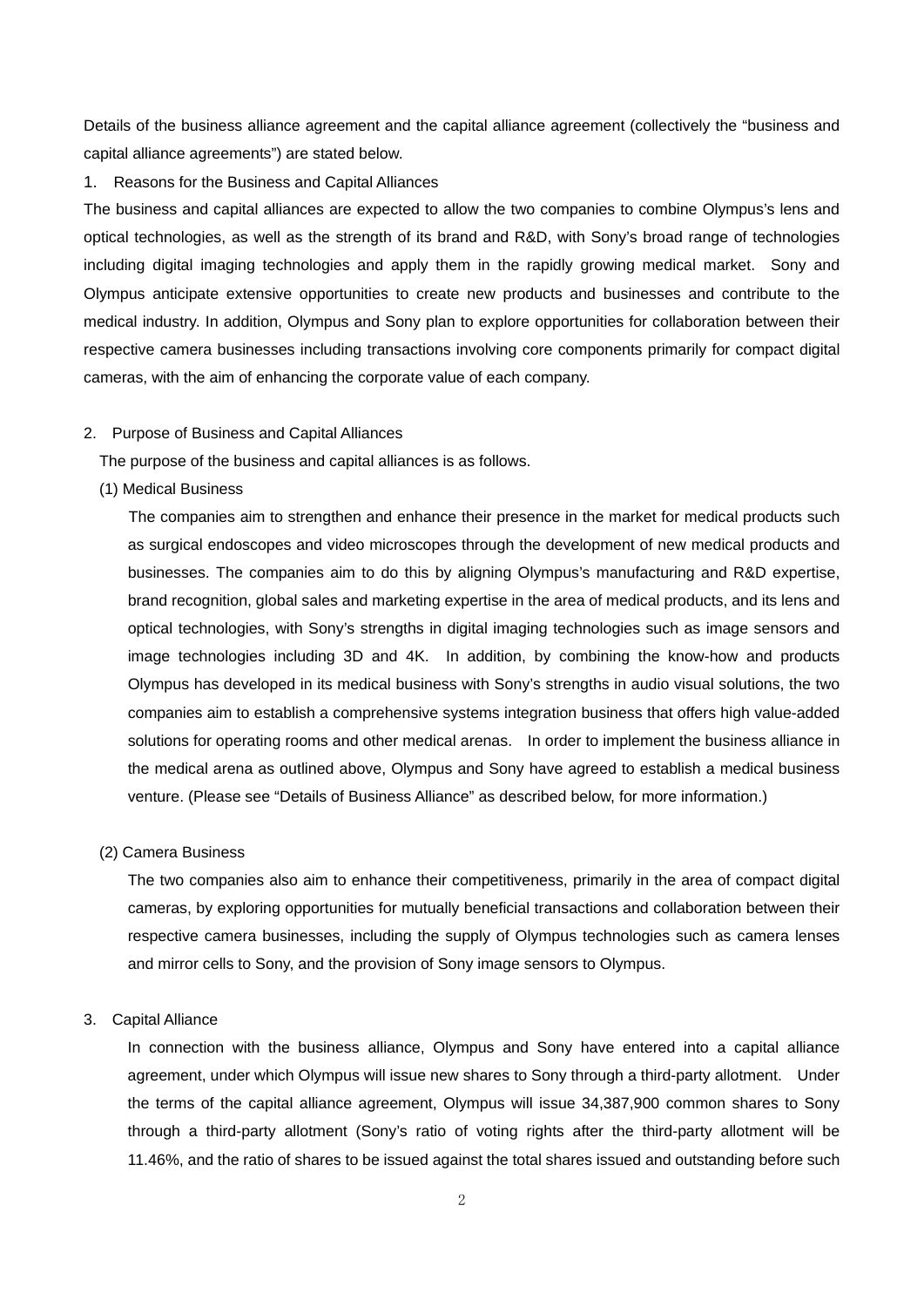issuance will be 11.28%) in two tranches. The due date of payment for the first third-party allotment for 13,100,000 shares ("the first third-party allotment") is on October 23, 2012, while the period of payment for the second third-party allotment for 21,287,900 shares ("the second third-party allotment") is from October 23, 2012 to February 28, 2013.

The share price will be 1,454 per share. The two companies have also agreed that Olympus will make every effort to help ensure that a candidate nominated by Sony is appointed as a member of the board of directors of Olympus. For more information on the issuance of new shares through a third-party allotment, please refer to the related press release titled "Issuance of new shares through a third-party allotment and change in major shareholder" made by Olympus on September 28, 2012. http://www.olympus-global.com/en/corc/ir/tes/pdf/nr120928\_4.pdf

## 4. Details of Business Alliance

# (1) Medical Business

① Olympus and Sony have agreed to establish a medical business venture company (the "medical business venture") by the end of December 2012, subject to customary closing conditions, including the receipt of any necessary regulatory approvals. By combining their respective technologies and know-how, the two companies aim to create ground-breaking products that go beyond existing frameworks, to generate new business opportunities.

| Name                    | To be further discussed and decided by the two companies (To be   |  |  |  |  |
|-------------------------|-------------------------------------------------------------------|--|--|--|--|
|                         | incorporated as a corporation in Japan)                           |  |  |  |  |
| Board members, etc.     | Total number of directors will be 7 (Four to be nominated by<br>٠ |  |  |  |  |
|                         | Sony, three by Olympus)                                           |  |  |  |  |
|                         | Two representative directors to be appointed, with one<br>٠       |  |  |  |  |
|                         | representative director and the president to be nominated by      |  |  |  |  |
|                         | Sony, and one representative director and the deputy president    |  |  |  |  |
|                         | to be nominated by Olympus.                                       |  |  |  |  |
|                         | Two auditors to be appointed, with Olympus and Sony to<br>٠       |  |  |  |  |
|                         | nominate one each.                                                |  |  |  |  |
| <b>Type of Business</b> | Development, engineering, manufacture and sale of the<br>(1)      |  |  |  |  |
|                         | following products:                                               |  |  |  |  |
|                         | (i)<br>New surgical endoscopes with 4k (or higher)                |  |  |  |  |
|                         | resolution or 3D function, and related systems.                   |  |  |  |  |
|                         | (ii)<br>Any other products to be agreed between the               |  |  |  |  |
|                         | two companies.                                                    |  |  |  |  |
|                         | Integrated solutions of medical and video equipment for<br>(2)    |  |  |  |  |
|                         | operating rooms and other medical arenas.                         |  |  |  |  |
| <b>Stated Capital</b>   | JPY 50 million yen                                                |  |  |  |  |

i) Outline of medical business venture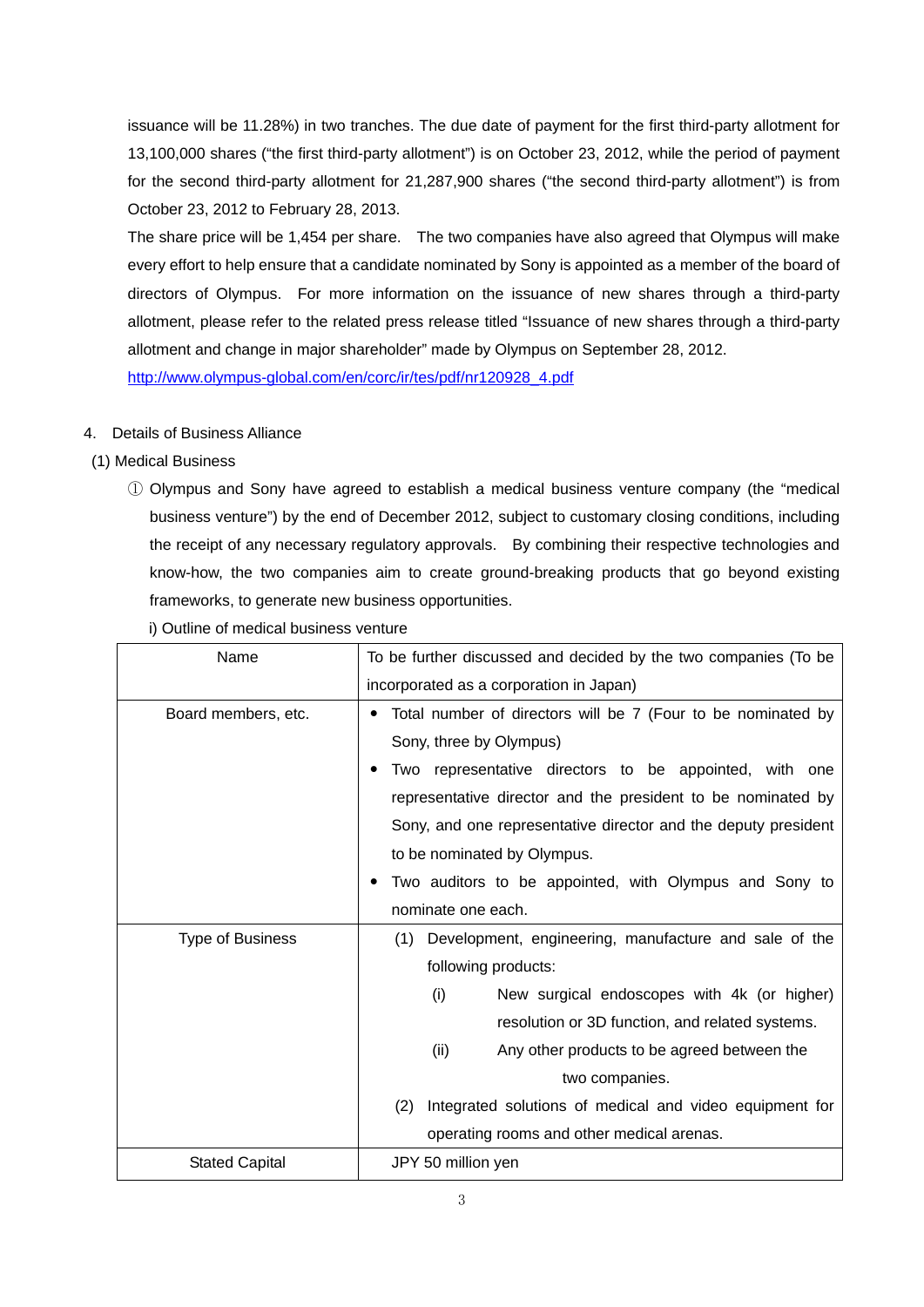| Date of Incorporation    | During December 2012          |
|--------------------------|-------------------------------|
| <b>Accounting Period</b> | From April 1 through March 31 |
| Capital Ratio            | Olympus 49%, Sony 51%         |

\* Details such as company name, location, net assets, total assets, etc. will be announced once finalized.

ii) Prospects for medical business venture

The two companies anticipate the global surgical medical equipment market will grow to a value over JPY 750 billion yen by 2020 and, within that market, also anticipate that surgical endoscopes and other related areas at which the medical business venture is targeting will grow to a value over JPY 330 billion yen globally by 2020. In these latter areas, the medical business venture aims to have more than 20% market share by 2020.

② The two companies have agreed to expand medical product sales by leveraging both companies' sales networks.

# (2) Camera Business

The two companies aim to enhance their competitiveness, primarily in the area of compact digital cameras, by exploring opportunities for mutually beneficial transactions and collaboration between their respective camera businesses, including the supply of Olympus technologies such as camera lenses and mirror cells to Sony, and the provision of Sony image sensors to Olympus.

| Name                                   | Olympus Corp.                                      |           | Sony Corp.                                                 |  |
|----------------------------------------|----------------------------------------------------|-----------|------------------------------------------------------------|--|
| Location                               | 2-43-2 Hatagaya, Shibuya-ku, Tokyo, Japan          |           | 1-7-1 Konan, Minato-ku, Tokyo, Japan                       |  |
| Title and<br>Name of<br>Representative | Hiroyuki Sasa, Representative<br>President and CEO | Director, | Kazuo Hirai,<br>Representative Corporate Executive Officer |  |
| Type of                                | of<br>Manufacture<br>sale<br>and                   | precision | Manufacture and sale of electronic products                |  |
| <b>Business</b>                        | instruments and machinery                          |           | and components                                             |  |
| <b>Stated Capital</b>                  | JPY 48,332 million (as of March 31, 2012)          |           | JPY 630,923 million (as of March 31, 2012)                 |  |
| Date of<br>Incorporation               | October 12, 1919                                   |           | May 7, 1946                                                |  |
| Major                                  | Nippon Life Insurance Company                      | 4.89%     | 7.01%<br>Japan Trustee Services Bank, Ltd.                 |  |
| <b>Shareholders</b>                    | The Bank of Tokyo-Mitsubishi                       | 4.89%     | (Trust Account)                                            |  |
| and                                    | UFJ, Ltd.                                          |           | 6.66%<br>Moxley<br><b>LLC</b><br>Company<br>and            |  |
| Shareholding                           | The Master Trust Bank of Japan,                    | 3.71%     | Proxy: The Bank of<br>(Standing                            |  |
| Ratio (as of                           | Ltd. (Trust Account)                               |           | Tokyo-Mitsubishi UFJ, Ltd.)                                |  |

#### 5. Company Outlines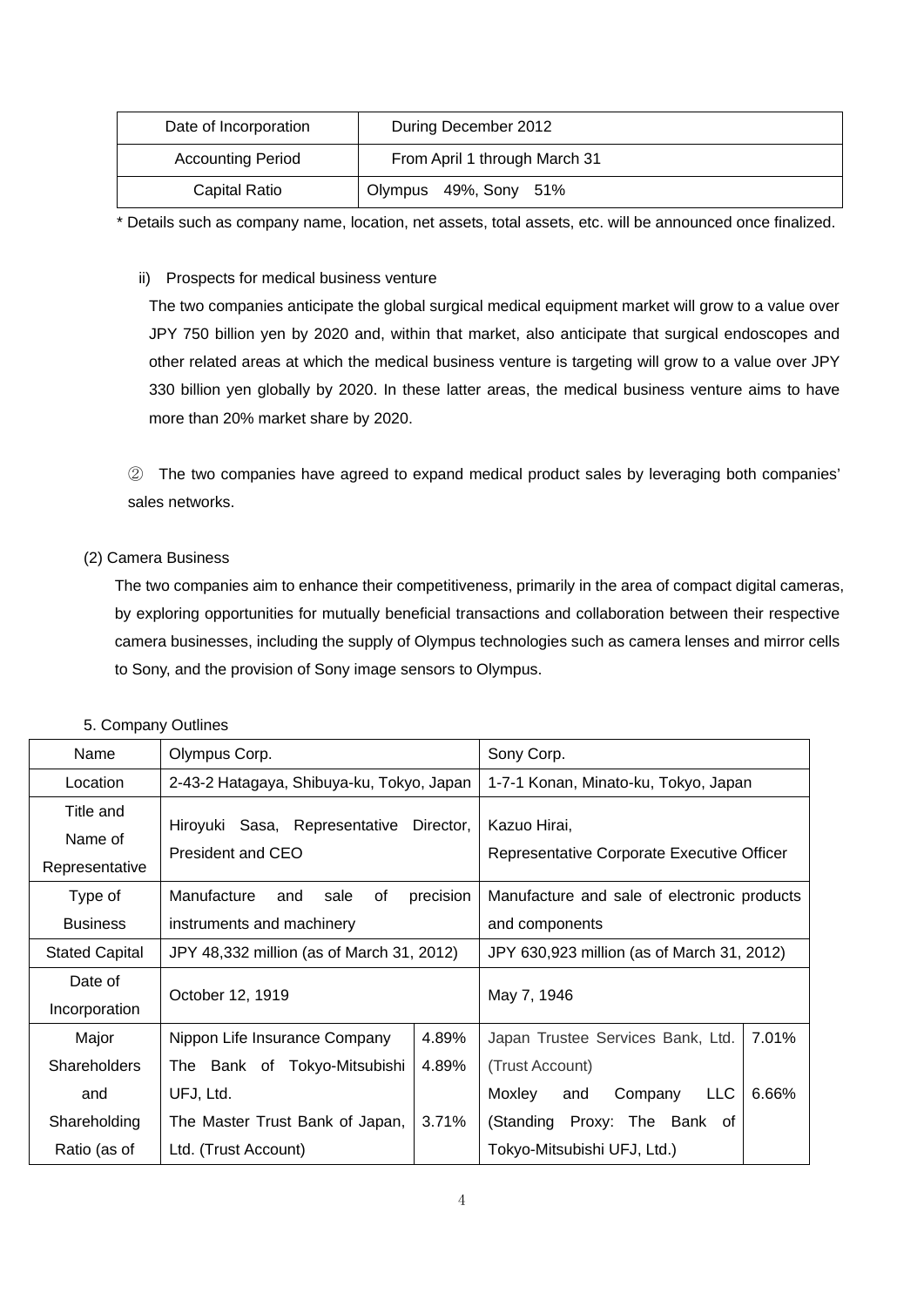| March          | Japan Trustee Services Bank, Ltd.                           | 3.31% | The Master Trust Bank of Japan,      | 5.10% |
|----------------|-------------------------------------------------------------|-------|--------------------------------------|-------|
| 31, 2012)      | Mitsui<br>(Sumitomo<br>Banking                              |       | Ltd. (Trust Account)                 |       |
|                | Corporation<br>retirement<br>benefit                        |       | SSBT OD05 Omnibus Account -          | 2.39% |
|                | trust account re-entrusted by The                           |       | Treaty Clients (Standing Proxy: The  |       |
|                | Sumitomo Trust and Banking Co.,                             |       | Hongkong and Shanghai Banking        |       |
|                | $Ltd.$ )                                                    |       | Corporation Limited)                 |       |
|                | Japan Trustee Services Bank, Ltd.                           | 3.11% | Japan Trustee Services Bank, Ltd.    | 2.08% |
|                | (Trust Account)                                             |       | (Trust Account 9)                    |       |
|                | Sumitomo<br>Mitsui<br>Banking                               | 3.07% | Street Bank<br>State<br>Trust<br>and | 1.21% |
|                | Corporation                                                 |       | Company (Standing Proxy: The         |       |
|                | MORGAN STANLEY PRIVATE                                      | 2.55% | Hongkong and Shanghai Banking        |       |
|                | <b>NATIONAL</b><br>BANK,                                    |       | <b>Corporation Limited)</b>          |       |
|                | <b>ASSOCIATION PB</b>                                       |       | Japan Trustee Services Bank, Ltd.    | 0.97% |
|                | <b>CLIENT CUSTODY</b>                                       |       | (Trust Account 1)                    |       |
|                | (Standing Proxy: The Hongkong                               |       | Street Bank<br>Trust<br>State<br>and | 0.97% |
|                | and Shanghai Banking                                        |       | 505225<br>(Standing<br>Company       |       |
|                | Corporation<br>Limited,<br>Tokyo                            |       | Proxy: Mizuho Corporate Bank)        |       |
|                | Branch)                                                     |       | Japan Trustee Services Bank, Ltd.    | 0.93% |
|                | <b>Terumo Corporation</b>                                   | 2.05% | (Trust Account 6)                    |       |
|                | Street<br>Bank and<br>Trust<br>State                        | 1.83% | Mellon Bank, N.A. as Agent for its   | 0.87% |
|                | 505223<br>(Standing<br>Company                              |       | Client                               |       |
|                | Proxy: Mizuho Corporate Bank,                               |       | <b>Mellon Omnibus US Pension</b>     |       |
|                | Custody & Proxy Dept.)                                      |       | (Standing Proxy: Mizuho Corporate    |       |
|                | The Hachijuni Bank, Ltd.                                    | 1.52% | Bank)                                |       |
|                | Financial results for most recent three years (million yen) |       |                                      |       |
| Fiscal<br>Year |                                                             |       |                                      |       |

| Fiscal<br>Year<br>ending March<br>31 | 2010      | 2011      | 2012    | 2010       | 2011       | 2012       |
|--------------------------------------|-----------|-----------|---------|------------|------------|------------|
| Consolidated                         |           |           |         | 3,285,555  | 2,936,579  | 2,490,107  |
| <b>Net Assets</b>                    | 163,131   | 115,579   | 48,028  | (Note 1)   | (Note 1)   | (Note 1)   |
| Consolidated                         |           |           |         |            |            |            |
| <b>Total Assets</b>                  | 1,104,528 | 1,019,160 | 966,526 | 12,862,624 | 12,911,122 | 13,295,667 |
| Consolidated                         |           |           |         |            |            |            |
| Net Assets per                       | 576.63    | 421.37    | 167.76  | 2,955.47   | 2,538.89   | 2,021.66   |
| share                                |           |           |         |            |            |            |
| Consolidated                         |           |           |         | 7,213,998  | 7,181,273  |            |
| <b>Net Sales</b>                     | 883,086   | 847,105   | 848,548 |            |            | 6,493,212  |
| Consolidated                         | 61,160    | 38,379    | 35,518  | 31,772     | 199,821    | (67, 275)  |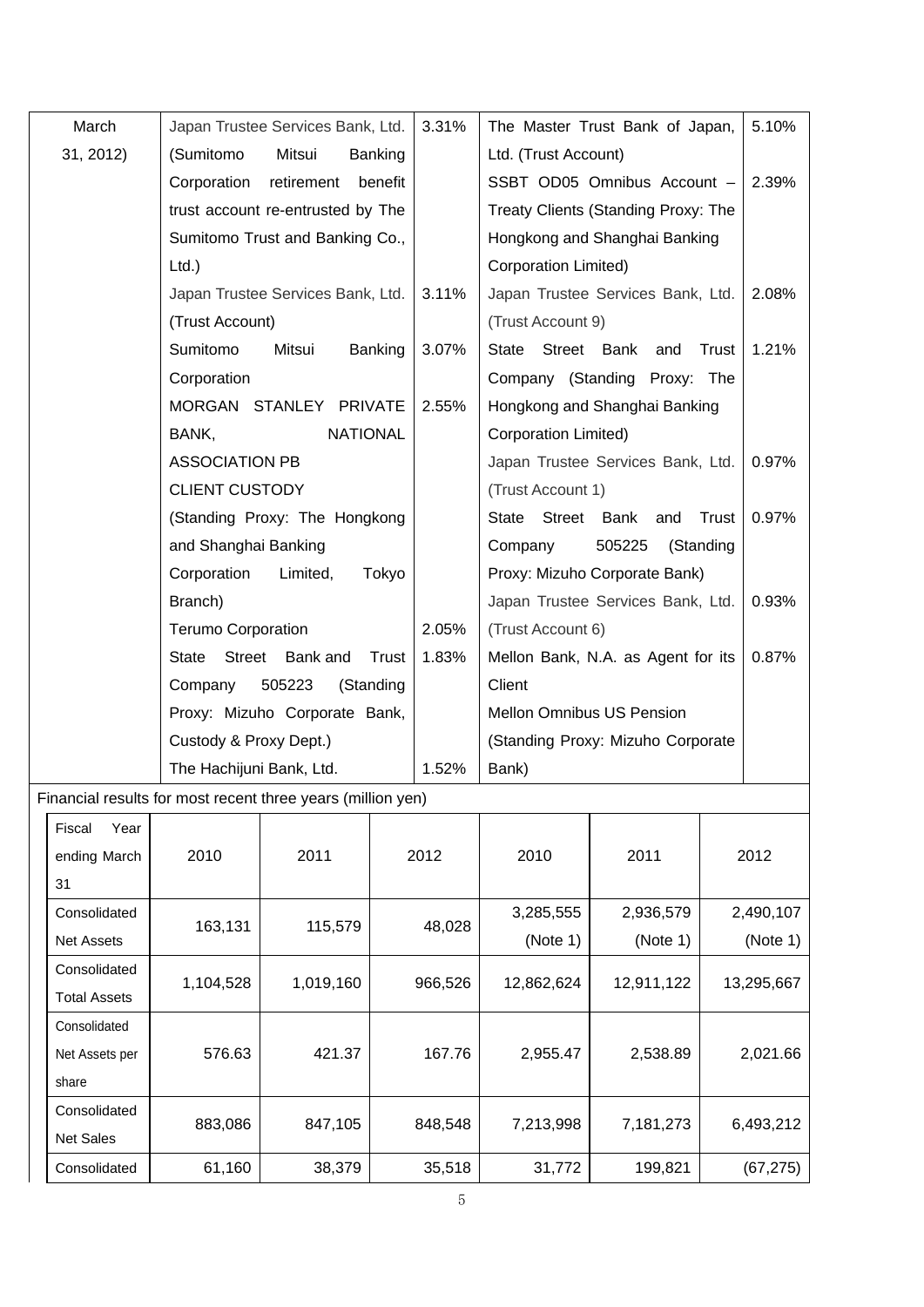|               | Operating     |                                                     |                                                                                |                                       |                                                                     |            |            |  |
|---------------|---------------|-----------------------------------------------------|--------------------------------------------------------------------------------|---------------------------------------|---------------------------------------------------------------------|------------|------------|--|
|               | Income        |                                                     |                                                                                |                                       |                                                                     |            |            |  |
|               | (Loss)        |                                                     |                                                                                |                                       |                                                                     |            |            |  |
|               | Consolidated  |                                                     |                                                                                |                                       |                                                                     |            |            |  |
|               | Ordinary      |                                                     | 23,215                                                                         | 17,865                                | 26,912                                                              | 205,013    | (83, 186)  |  |
|               | Income        | 46,075                                              |                                                                                |                                       | (Note 1)                                                            | (Note 1)   | (Note 1)   |  |
|               | (Loss)        |                                                     |                                                                                |                                       |                                                                     |            |            |  |
|               | Consolidated  |                                                     |                                                                                |                                       | (40, 802)                                                           | (259, 585) | (456, 660) |  |
|               | Net Income    | 52,527                                              | 3,866                                                                          | (48, 985)                             | (Note 1)                                                            |            | (Note 1)   |  |
|               | (Loss)        |                                                     |                                                                                |                                       |                                                                     | (Note 1)   |            |  |
|               | Consolidated  |                                                     |                                                                                |                                       |                                                                     |            |            |  |
|               | Net Income    |                                                     |                                                                                |                                       | (40.66)                                                             | (258.66)   | (455.03)   |  |
|               | (Loss) per    | 194.90                                              | 14.39                                                                          | (183.54)                              | (Note 1)                                                            | (Note 1)   | (Note 1)   |  |
|               | share         |                                                     |                                                                                |                                       |                                                                     |            |            |  |
|               | Dividends per | 30.00                                               | 30.00                                                                          |                                       | 25.00                                                               | 25.00      | 25.00      |  |
|               | share         |                                                     |                                                                                |                                       |                                                                     |            |            |  |
|               |               |                                                     | Sony holds 100,000 common shares of Olympus (equivalent to 0.04% of            |                                       |                                                                     |            |            |  |
|               |               | Shareholding                                        | outstanding shares with voting rights in Olympus). There is no shareholder     |                                       |                                                                     |            |            |  |
|               |               |                                                     | relationship between affiliates of Olympus and Sony required to be referred to |                                       |                                                                     |            |            |  |
|               |               |                                                     | herein.                                                                        |                                       |                                                                     |            |            |  |
|               | Relationship  |                                                     | There is no personnel relationship between Olympus and Sony required to be     |                                       |                                                                     |            |            |  |
|               |               | Personnel                                           | referred to herein. There is no personnel relationship between affiliates of   |                                       |                                                                     |            |            |  |
| between the   |               | Olympus and Sony required to be referred to herein. |                                                                                |                                       |                                                                     |            |            |  |
| two companies |               | Transaction                                         | Olympus purchases several products, such as image sensors, monitors and        |                                       |                                                                     |            |            |  |
|               |               |                                                     | recorders for its products from Sony.                                          |                                       |                                                                     |            |            |  |
|               |               | Applicability                                       |                                                                                |                                       | Sony is not deemed to be a related party of Olympus. Olympus is not |            |            |  |
|               |               | related<br>as a                                     |                                                                                | deemed to be a related party of Sony. |                                                                     |            |            |  |
| party         |               |                                                     |                                                                                |                                       |                                                                     |            |            |  |

Note 1: Since Sony prepares its consolidated financial statements in accordance with accounting principles generally accepted in the United States, "total equity", "income (loss) before income taxes", "net income (loss) attributable to shareholders of Sony Corporation" and "net income (loss) attributable to shareholders of Sony Corporation per share" are stated in place of "net assets", "ordinary income (loss)", "net income (loss)" and "Net Income (Loss) per share", respectively.

# 6. Schedule

|     | Board meetings held by respective companies    | September 28, 2012 (today) |
|-----|------------------------------------------------|----------------------------|
| (2) | Execution of the business and capital alliance | September 28, 2012 (today) |
|     | agreements between the two companies           |                            |